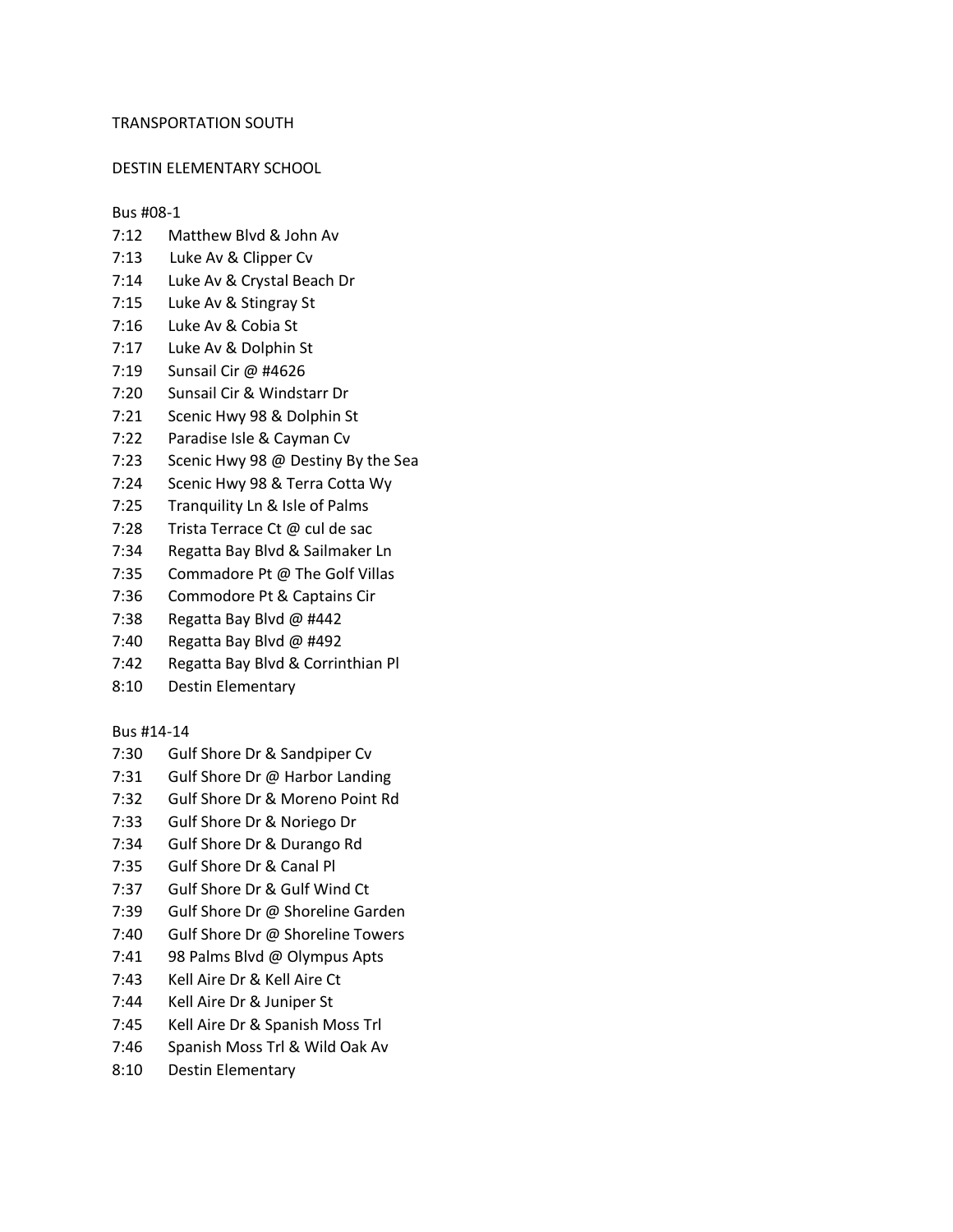#### Bus #14-15

- 7:37 Bayou Dr & Jupiter St
- 7:38 Indian Trail & Jupiter St
- 7:39 Indian Trail & Mars St
- 7:40 Indian Trail & Indigo Cir W
- 7:41 Indian Trail & Mesa Rd
- 7:42 Indian Trail @ #3920
- 7:43 Indian Trail & Lauren Ct
- 7:44 Skyler Run & Kats Ct
- 7:46 Indian Trail & Deerfield Dr
- 7:47 Indian Trail N & Bel Court Dr
- 7:48 Indian Trail N @ #4122
- 7:49 Indian Trail N @ #4088
- 7:50 Indian Trail N @ #4061
- 7:51 Indian Trail N @ #4081
- 7:52 Indian Trail N @ #4133
- 7:53 Indian Trail @ #4109
- 7:54 Indian Trail @ #3993
- 8:10 Destin Elementary

# Bus #14-16

- 7:42 Benning Dr & Bay Ct
- 7:44 Calhoun Av @ #332
- 7:45 Sibert Av & Willow St
- 7:47 Forest St @ #709
- 7:51 Zerbe St @ #820
- 7:52 Mountain Dr & Pelican Pl
- 7:53 Azalea Dr & Rue d'Etreat
- 8:10 Destin Elementary

# Bus #14-18

- 7:30 Destin Oaks
- 7:34 Twin Lake Ln & Defiance Dr
- 7:36 Twin Lake Ln @ Twin Lake Apts
- 7:37 1014 Airport Rd @ #136
- 7:38 Mattie Kelly Blvd @ #195
- 7:40 Airport Rd & Quail Lake Blvd
- 7:41 Airport Rd @ #1150
- 7:42 Airport Rd & Gulf Terrace Dr
- 8:10 Destin Elementary

# Bus #21-04

- 7:30 Indian Bayou Trl @ The Palms
- 7:33 Commons Dr @ Seaglass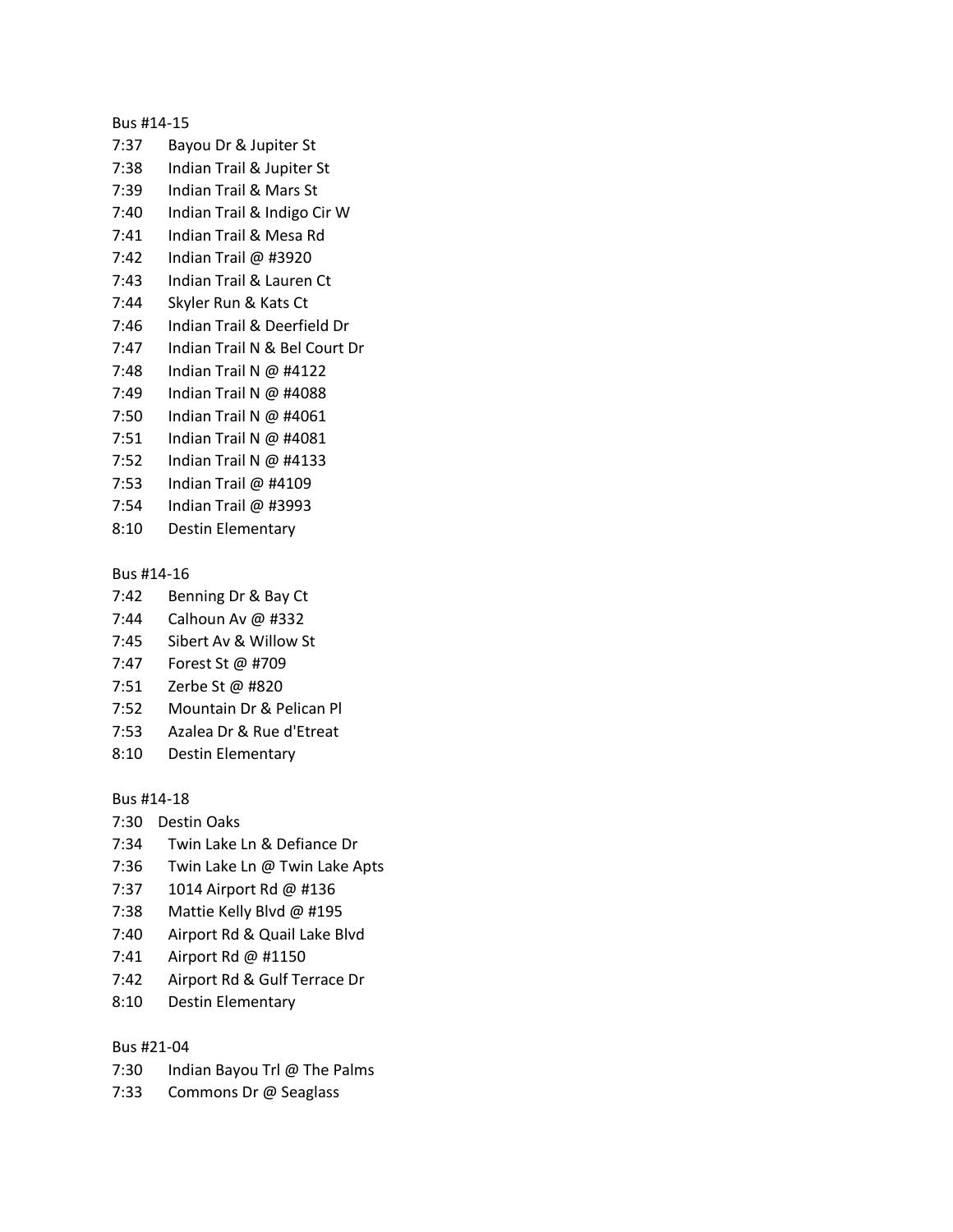- 7:34 Commons Dr @ The Venue
- 7:35 Commons Dr @ The Preserve
- 7:36 Commons Dr & Diamond Cv
- 7:37 Two Circle Rd & Broken Arrow Ct
- 7:39 Indian Bayou Trl @ Indian Lake Condos
- 7:41 Country Club Dr E @ #8
- 7:42 Country Club Dr E @ #34
- 7:43 Indian Bayou Dr & Ocala Ct
- 7:44 Indian Bayou Dr & Osage Ct
- 7:45 Indian Bayou Dr & Muskogee Ln
- 7:46 Country Club Dr W & Chickamauga Ln
- 7:48 Country Club Dr W & Weekewachee Cir
- 7:50 Indian Bayou Dr & Canoe Ct
- 7:51 Indian Bayou Dr & Teepee Ct
- 7:52 Country Club Dr E & Pahokee Ln
- 7:53 Country Club Dr E & Cahaba Ln
- 8:10 Destin Elementary

# Bus #21-07

- 7:15 Regions Wy @ Village Wy
- 7:18 Kel-Wen Cir & Kayla Ct
- 7:19 Kel-Wen Cir @ #161
- 7:22 Tuscany Dr @ Via Del Sol
- 7:26 Emerald Bay Dr & Indigo Loop N
- 7:29 Emerald Bay Dr & Garnett Pl
- 7:31 Emerald Bay Dr @ #1115
- 7:34 Tequesta Dr & Opa-Locka Ln
- 7:35 Tequesta Dr & Wekiva Cv
- 7:36 Tequesta Dr & Chiploa Cv
- 7:37 Tequesta Dr & Okeechobee Cv
- 7:39 Tequesta Dr & Kotsa Ln
- 7:43 Tequesta Dr & Wakissa Cv
- 7:44 Furling Ln @ The Plaza
- 7:47 Calusa Bay Blvd @ Community Pool
- 7:51 Legacy on The Bay @ offices
- 8:10 Destin Elementary

# Bus #21-08

- 7:55 Airport Rd @ #955
- 7:56 Misty Wy @ Harbor Breeze Plaza
- 7:57 Misty Wy & Misty Ct
- 7:58 Misty Wy & Harbor Wind Ct
- 7:59 N Lakeside Dr & Crest Pl
- 8:00 Bayou Dr & Timber Ct